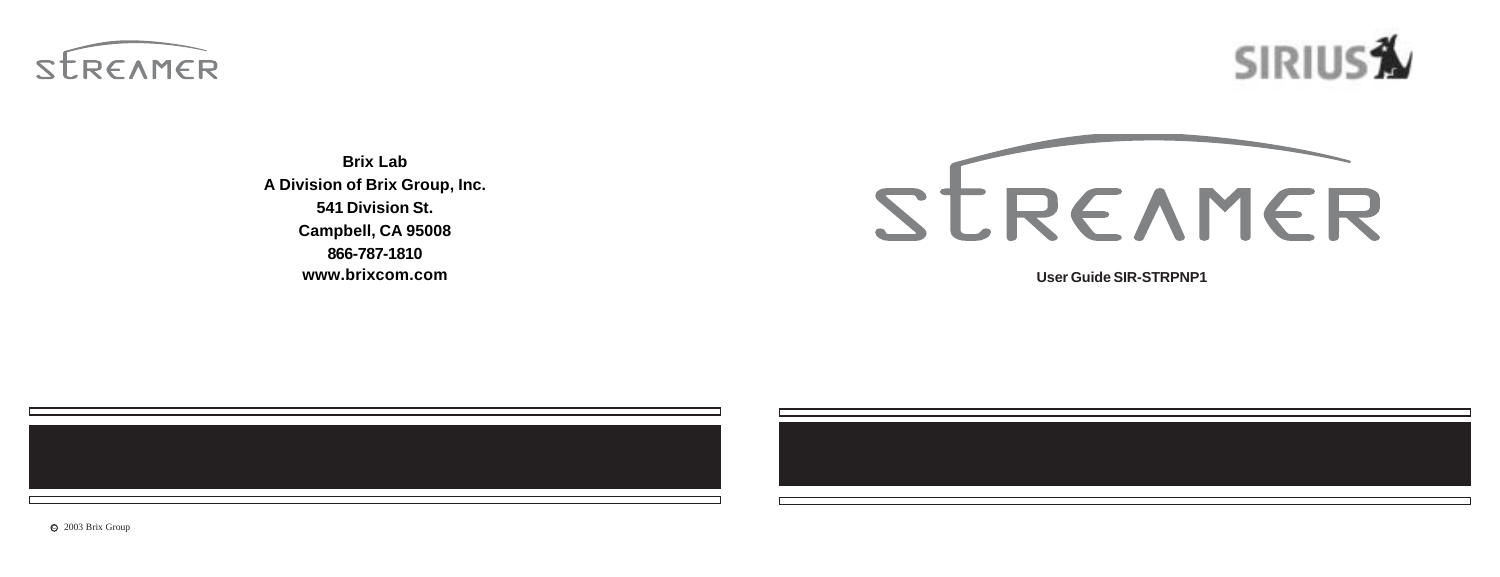



#### **CONGRATULATIONS!**

Your new Streamer™portable Plug-n-Play from The Brix Group lets you enjoy SIRIUS® Satellite Radio's digital entertainment streams anywhere you've installed one of our SIR-STRHK1 Home Docking Kits or SIR-STRVK1 or SIR-STRVK2 Vehicle Docking Kits (sold separately). Use this manual to familiarize yourself with all of Streamer's features and capabilities.

For the latest information about this and other Streamer products, visit the Brix Web site at: www.brixcom.com

#### **Table of Contents**

|                                        | Menu Display C   |
|----------------------------------------|------------------|
|                                        | Sirius ID        |
|                                        | Display Se       |
|                                        | <b>FM Transr</b> |
|                                        | Stream Add       |
|                                        | Lock Optio       |
|                                        | Audio Lev        |
|                                        | Antenna A        |
| Activating your SIRIUS Subscription 14 | Memory C         |
| Removing Streamer from the Dock 14     | Time Base        |
|                                        | Factory D        |
|                                        | Troubleshootin   |
|                                        | Specifications.  |
|                                        | Warranty         |
|                                        |                  |
|                                        |                  |

#### **Box Contents**

Unpack your Streamer carefully and make sure that everything listed here is present:



If anything is missing or damaged, or if your Streamer fails to operate, notify your dealer immediately. If your Streamer was shipped to you directly, notify your shipper immediately. Streamer recommends that you retain the original carton and packing materials in case

you need to ship your Streamer in the future.

### **Safety Precautions**

### **ALC** Warning

Take the following precautions to prevent traffic accidents and avoid personal injury:

- Installation must be performed according to this installation manual. The Brix Group is not responsible for issues arising from installations not performed according to the procedures in this manual.
- Do not install the unit where it may obstruct your view through the windshield or of your vehicle's indicator displays.
- Do not install the unit where it may hinder the function of safety devices such as an airbag. Doing so may prevent the airbag from functioning properly in the event of an accident.

• The installation and use suggestions contained in this manual are subject to any restrictions or limitations that may be imposed by applicable law the purchaser should check applicable law for any restrictions or limitations before installing and/or operating this unit.

• Failure to follow these safety instructions and warnings may result in a serious accident.  $\sqrt{3}$ 

### 2 **Streamer User Guide Streamer User Guide**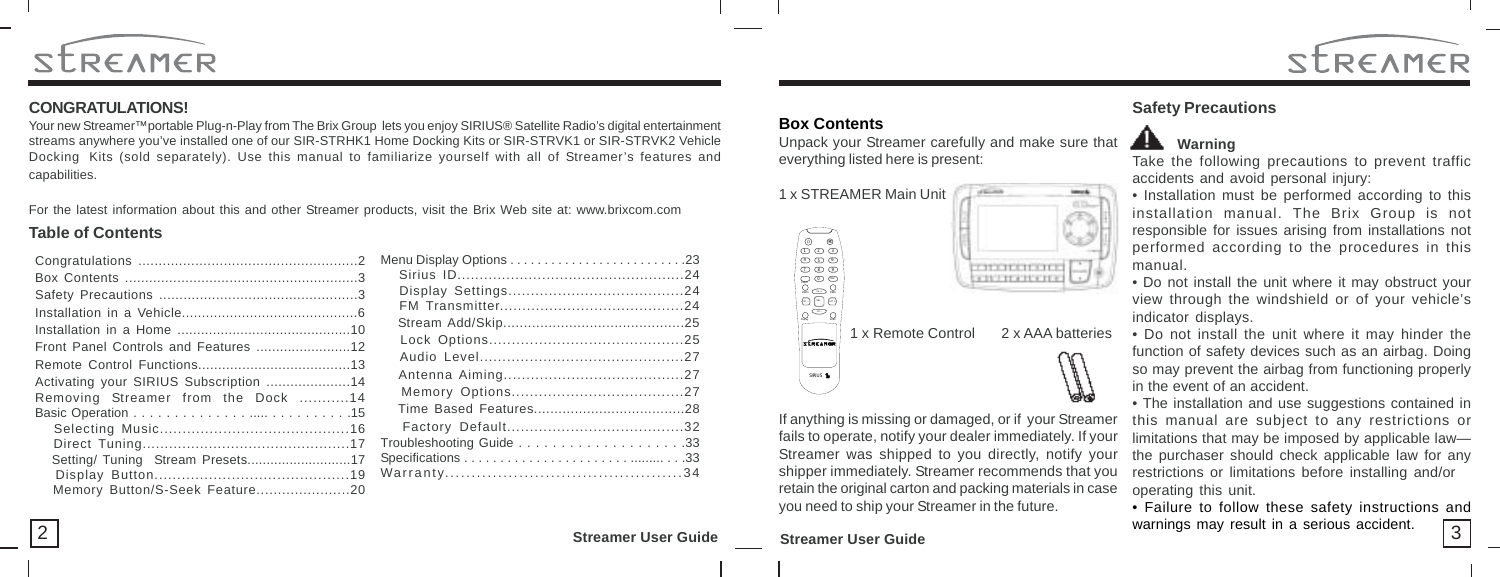

## **Warning**

Take the following precautions to prevent fire and avoid personal injury:

• To avoid short circuits, never put or leave any metallic objects (coins, tools, etc.) inside the unit. • If the unit emits smoke or strange smells, turn the power off immediately and consult your Brix Group dealer.

• Do not drop the unit or subject it to strong shocks.

• If the LCD display becomes damaged or broken, do not touch the liquid crystal fluid. The fluid may be dangerous to your health or even fatal. If he liquid crystal fluid contacts your body or clothing, immediately wash it off with soap and water.

## **AL** Caution

Take the following precautions to keep the unit in proper working order:

• Be sure the unit is connected to a 12V DC power supply with a negative ground connection. • Do not open the unit.

• When replacing a fuse, use only a new one with the proper rating. Using a fuse with the wrong rating may cause the unit to malfunction.

- To prevent a short circuit when replacing a fuse, first disconnect the wiring harness.
- When drilling holes to mount the unit, make sure not to damage wiring or other systems on the other side.

#### **Note**

If the unit doesn't seem to be working properly:

- Turn the unit's power off, wait  $5 10$  seconds, then turn the power on again.
- If the unit still mis-operates, turn the unit's power off, remove it from the cradle, wait  $5 - 10$  seconds, replace it in the cradle and turn the power back on. If the problem persists, consult your Streamer dealer.

#### **FCC Warning**

This equipment may generate or use radio frequency energy. Changes or modifications to this equipment may cause harmful interference unless the modifications are expressly approved in this

User Guide. The user could lose the authority to operate this equipment if an unauthorized change or modification is made.

#### **Note**

This equipment has been tested and found to comply with Part 15 of the FCC Rules. These rules are designed to provide reasonable protection against harmful interference in a residential installation. This equipment may cause harmful interference to radio communications if it is not installed and used in accordance with these instructions. However, there is no guarantee that interference will not occur in a particular installation. If this equipment does cause harmful interference to radio or television reception, which can be determined by turning the equipment off and on, the user is encouraged to try to correct the interference by one of more of the following measures:

- Reorient or relocate the receiving antenna.
- Increase the separation between the equipment and receiver.

Connect the equipment into an outlet on a circuit different from that to which the receiver is connected • Consult the dealer or an experienced radio/TV technician for help.

#### **Cleaning the Unit**

If the unit becomes dirty, turn its power off and wipe it clean with a soft dry cloth. Do not use hard cloths or paint thinner, alcohol, or other volatile solvents to clean the unit. These may cause damage or remove indicator characters.

## **Warning**

Do not operate the unit in a way that might divert your attention from driving safely. As a driver, you alone are responsible for safely operating your vehicle in accordance with traffic safety laws at all times.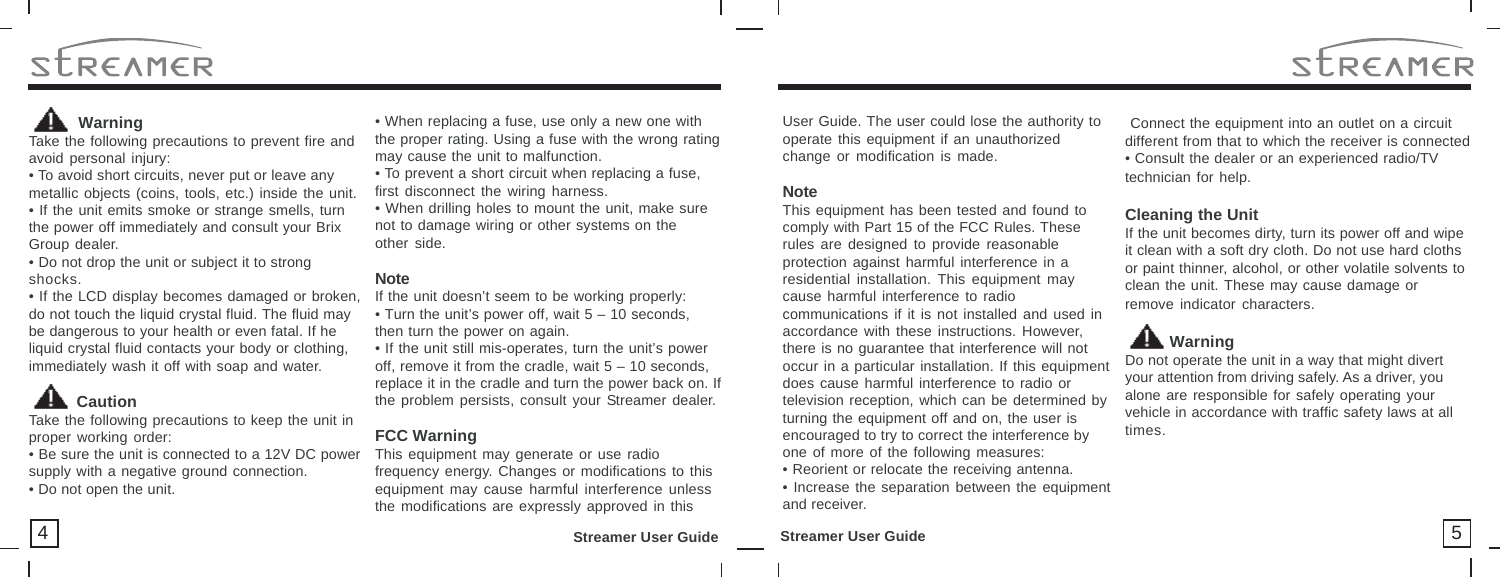

## **Vehicle Docking Kit Installation Guide for SIR-STRVK1 or SIR-STRVK2 Kit (sold seperately)**

Note: Do not put Streamer in the docking station until you have completed the installation.

#### **SIR-STRVK1Contents:**

•Installation Guide. •Vehicle docking cradle with wireless FM transmitter. •Suction Cup Mount. •Heavy-duty antenna mount (not shown). •Cigarette lighter power supply.

•Magnetic roof-mount SIRIUS antenna.

#### **SIR-STRVK2Contents:**

•Installation Guide. •Vehicle docking cradle. •Base mount. •Cassette adapter. •Cigarette lighter power supply. •Audio cable.

•Magnetic roof-mount SIRIUS antenna.

**Note:** The SIR-STRVK1 Kit doesn't come with the shown cassette adapter because it has a wireless FM Transmitter.



#### **Installation in a Vehicle (continued)**

1. Determine where you want to mount Streamer.

• Do not install Streamer where it may obstruct your view through the windshield or your view of your vehicle's indicator displays. • Do not install Streamer where it will hinder your access to the vehicle's controls.

- Do not install Streamer where it may hinder the function of safety devices such as an airbag. Doing so may prevent the air-bag from functioning properly in the event of an accident.
- Find a location that provides good visibility of and access to Streamer's front panel.
- The Brix Group strongly recommends that you mount

Streamer in a location where the base can be attached with the provided screws or on the windshield with the provided suction-cup mount.. 2. You can bend the leaves on the base to conform to curved mounting surfaces. 3. Peel the covering away from the adhesive on the bottom of the base and adhere it to the

mounting surface. Use the provided screws to securely attach the base to the surface. • If using screws, be sure that you do not damage wiring or other systems on the other side of the mounting surface.

4. Using the provided screws, assemble the docking station

cradle to the base or to the suction cup mount. 5. Plug the cigarette lighter adapter into the back of the cradle. Don't plug the adapter into the cigarette lighter until the installation is completed. 6A. Plug the cassette adapter into the back of the cradle (SIRSTRVK2 kit only). For the SIR-STRVK1 kit, tune your radio to one of four FM stations on the side of the vehicle dock

STREAMER

6B. If your car stereo has an aux input, plug the supplied audio cable into the back of the cradle instead of the cassette adapter. Plug the audio cable's white (L ch,) and red (R ch.) connectors into your car stereo.

6 **Streamer User Guide Streamer User Guide** 7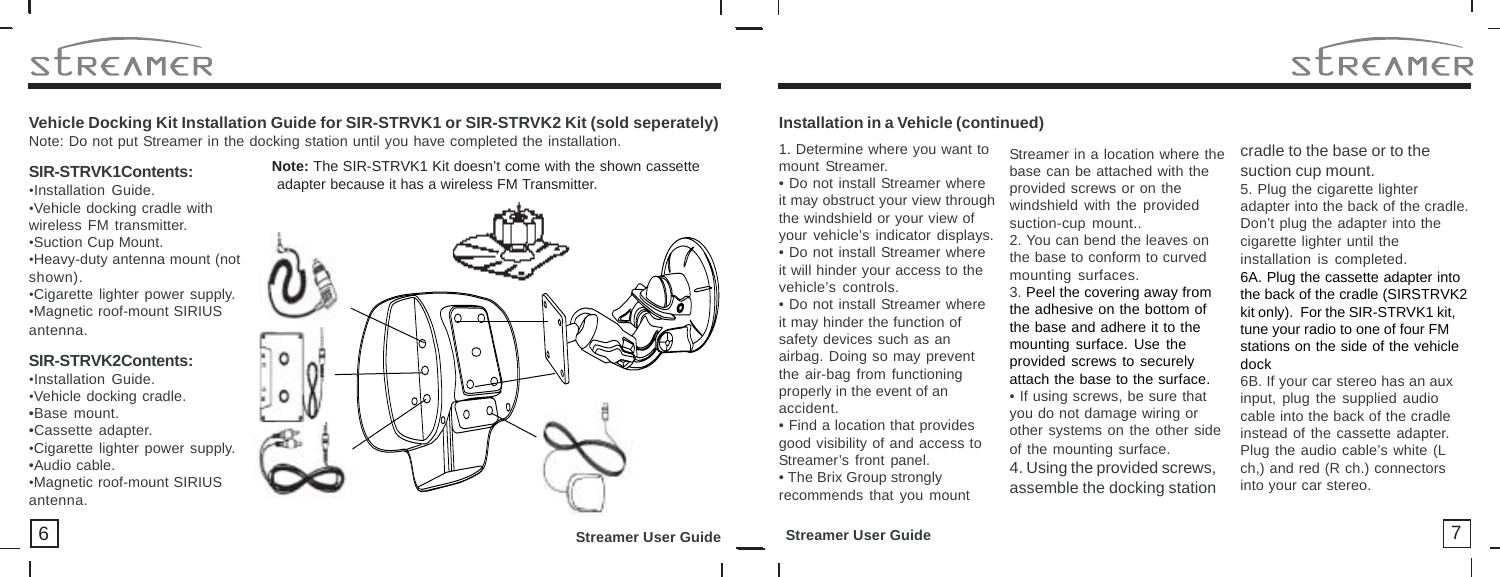



#### **Installation in a Vehicle: Mounting the Antenna**

1. Temporarily plug the antenna into the "1-Sat/Terr (Main)" connector on the back of the cradle until it is firmly seated.



2. Find an antenna location on a metal surface of your vehicle at least 12" x 12", and at least 6" from a window. If you use the included antenna mount (SIR-STRVK1 only), install the mount on the upper portion of your side-view mirror bracket.

•Best reception is achieved with the antenna mounted on the roof or trunk for convertibles. • If the vehicle has a roof rack or skid ribs, it may be

necessary to mount the antenna off-center.

3.The antenna's powerful magnet will secure it to the metal surface. Before routing the antenna cable, confirm that the antenna is mounted in a good location:

4. Temporarily plug the cigarette lighter adapter into the cigarette lighter.

5. Slide Streamer all the way into the cradle so that the connector at the bottom of the unit makes proper contact in the cradle. Press and hold the POWER button to turn Streamer on.

6. If your Streamer has been properly connected and the antenna is receiving the SIRIUS signal you will hear audio. If you do not hear audio, the display will read "Antenna Error". Re-orient the antenna until you hear audio. (See Antenna Signal, on page 27 to use the ANTENNA SIGNAL screen to aim the antenna.)

• Make sure the vehicle is not in garage, or somewhere the satellite signal could be blocked.

#### **Installation in a Vehicle: Running the Antenna Cable**

1. Turn Streamer's power off and remove it from the cradle; unplug the cigarette lighter adapter from the cigarette lighter; unplug the antenna from the cradle.

2. Route the cable from the antenna to the vehicle's interior by tucking it underneath the rubber molding around rear window, as shown below.



3. Route the cable from the lowest point of the rear window into the trunk. Take advantage of any existing cable channels or wiring conduits.

• For SUVs, minvans & 5-door vehicles, bring the cable into the vehicle under the rubber molding for the tailgate, and continue under the interior trim.

4. From the trunk, route the cable around the passenger compartment and to the back of the cradle.

• Do not pull the wire across sharp edges that could damage it.

• Keep the wire away from areas where it could become tangled in driver's and passenger's feet.

5. Plug the antenna into the back of cradle where it says "ANT".

6. Plug the cigarette lighter adapter into the cigarette lighter. THE BRIX GROUP RECOMMENDS UNPLUGGING THE CIGARETTE LIGHTER ADAPTER AFTER YOU TURN THE VEHICLE'S IGNITION OFF.

**Streamer User Guide Streamer User Guide** 8 9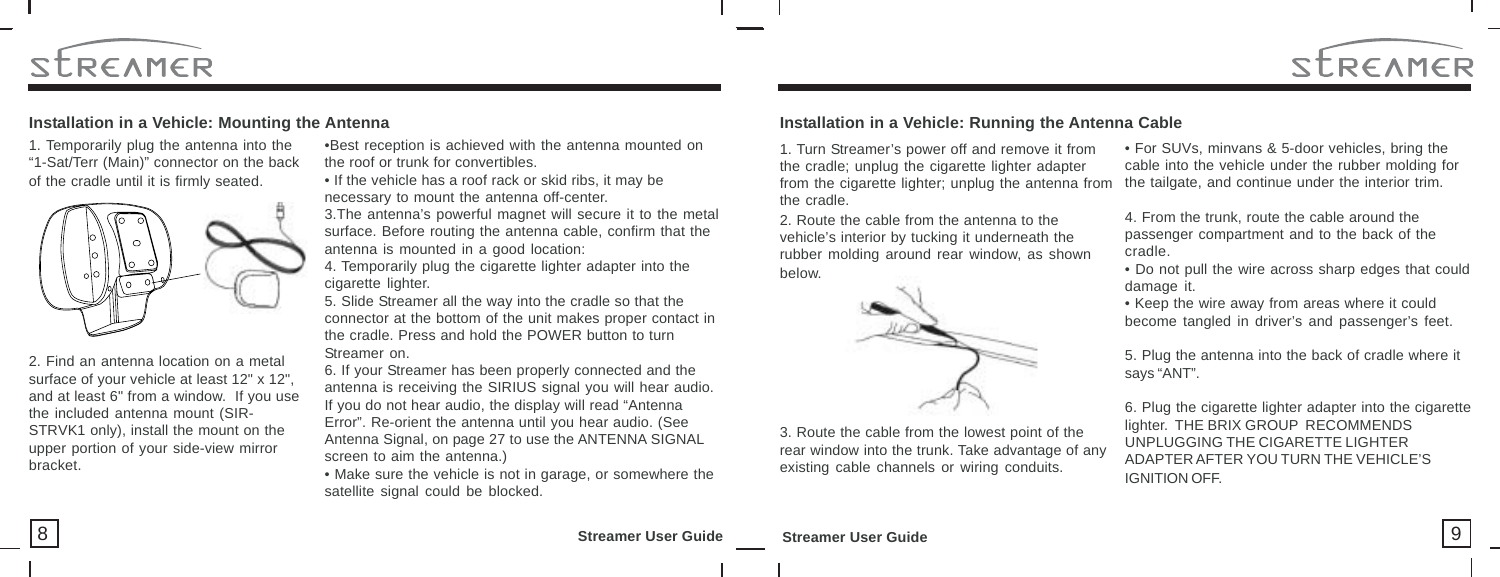

#### **Installation in a home with the SIR-STRHK1 kit (sold separately)**

Note: Do not put Streamer in the docking station until you have completed the installation.

1. Plug the audio cable's mini connector into the back of the cradle, as shown. Plug the audio cable's white (L ch,) and red (R ch.) connectors into your audio system.

2. Plug the AC cord into the power supply, then plug the power supply into the back of the cradle, as shown. Don't plug the AC cord into a wall outlet until the installation is completed.

3. Plug the antenna into the back of the cradle until it is firmly secure.



4. Due to the paths of SIRIUS satellites over the US, the best location for the antenna in your home depends on where you live. Use the map below as a general placement guideline—some experimentation may be needed to obtain the best results. In major US cities, you may also be able to receive the signal from SIRIUS ground repeaters, which may allow you to place the antenna away from a window. In all cases, since the antenna is weather-proof if necessary you can also locate it outside, clear of any overhead obstructions. (This is especially important if your house has an extended roof or extended window frame structures.) See page 30 for more information about using the ANTENNA SIGNAL screen to aim the antenna.

**Installation in a home (continued)** Section 1: Place the antenna at an EAST-FACING window

STREAMER

Section 2: Place the antenna OUTSIDE, away from any overhead obstructions

Section 3: Place the antenna at a WEST-FACING window

Section 4: Place the antenna at a NORTH- or EAST-FACING window

Section 5: Place the antenna at a NORTH-FACING window

Section 6: Place the antenna at a WEST- or NORTH-FACING window

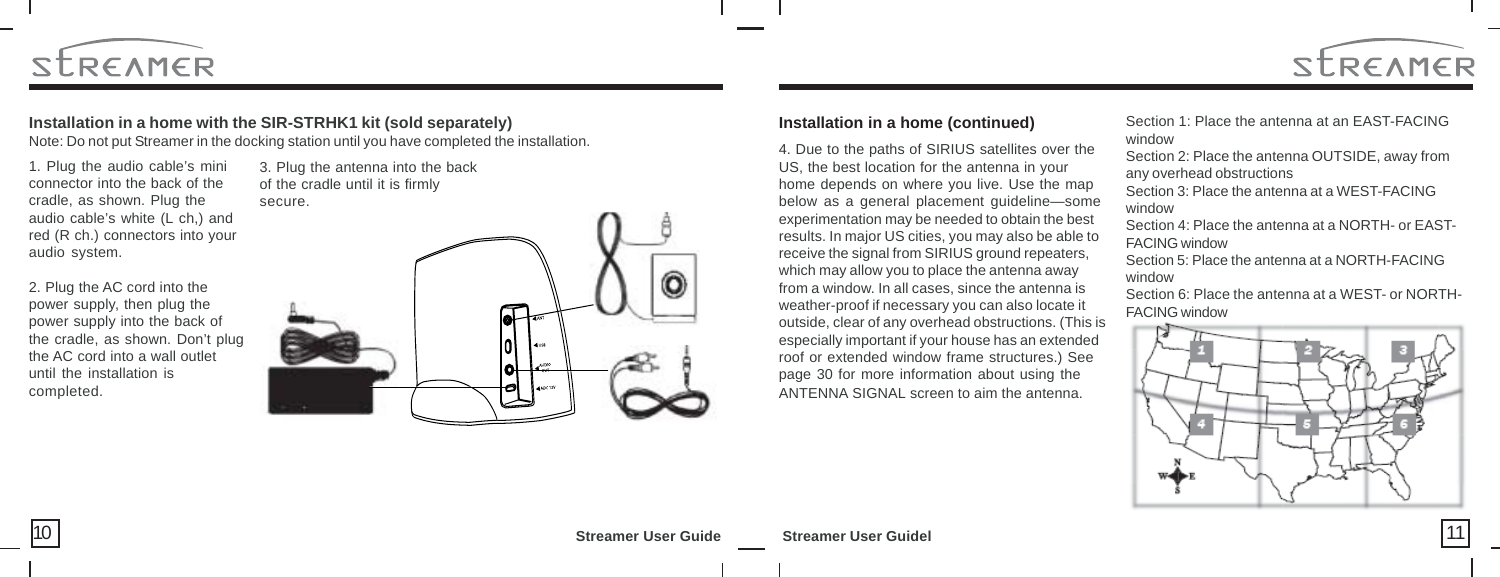

#### **Streamer Controls and Features**

**POWER Button**  $\textcircled{D}$  **: Turns Streamer** On and Off; exits the Stream, Category, Song & Artist List modes.

#### **Encoder Knob & Select Button:**

Navigates through display screens and makes selections of items highlighted on the display. (CW) Clockwiseincreases or moves up in the menus. (CCW) decreases or moves down in the menus.

#### **CATEGORY Up/ Down Button:**

Navigates through Category List Screen which displays Sirius Stream Categories.

**Display (DISP) Button:** Changes text size of artist names and song titles. **Menu Button:** Used to access menu options to make set-up and feature changes.



**Preset Number Buttons (0-9):** Sets and selects preset streams.

**Memory (MEMO) Button (S-Seek Function):** Saves and recalls artist names and song titles. You can store up to 20 artist/song title combinations.

**Band Button (P.Tune):** Pressing and releasing switches between preset banks A, B, and C, which hold 10 presets each. Pressing and holding enables "Preset Tune Mode", which allows for viewing and listening of stored presets with turn of navigation wheel.

**Remote Control Receiver:** Receives signals from the included wireless remote control.

**Streamer User Guide Streamer User Guide** 12 and the included wireless remote control. Streamer User Guide Streamer User Guide Streamer User Guide 13

**Remote Control Functions**



**POWER Button**  $\mathbf{\Theta}$ : Turns Streamer on and off. **CH+/ CH-/ CAT+/ CAT- Buttons:** Navigate through streams, categories, and display screens. **Mute Button:** Mutes audio. **PREVIOUS (PREV) Button:** Navigates back to previous stream. **DIRECT Button:** Accesses streams directly by number. **SELECT (SEL) Button:** Press to select items highlighted on the display; hold-down to jump to the previously-received Stream. **MENU Button:** Enters and exits the Setup Mode. **MEMORY (MEMO) Button:** Saves & recalls song & artist information; sets Parental Lock code number. **DISPLAY Button:** Changes text size of artist names and song titles. **BAND Button:** Switches between preset bands A, B, and C. **Number Buttons (0-9):** Selects streams directly and by preset.

#### **Installing Batteries in the Remote**

1. Remove the battery cover.

2. Install two AAA batteries.

3. Replace the battery cover.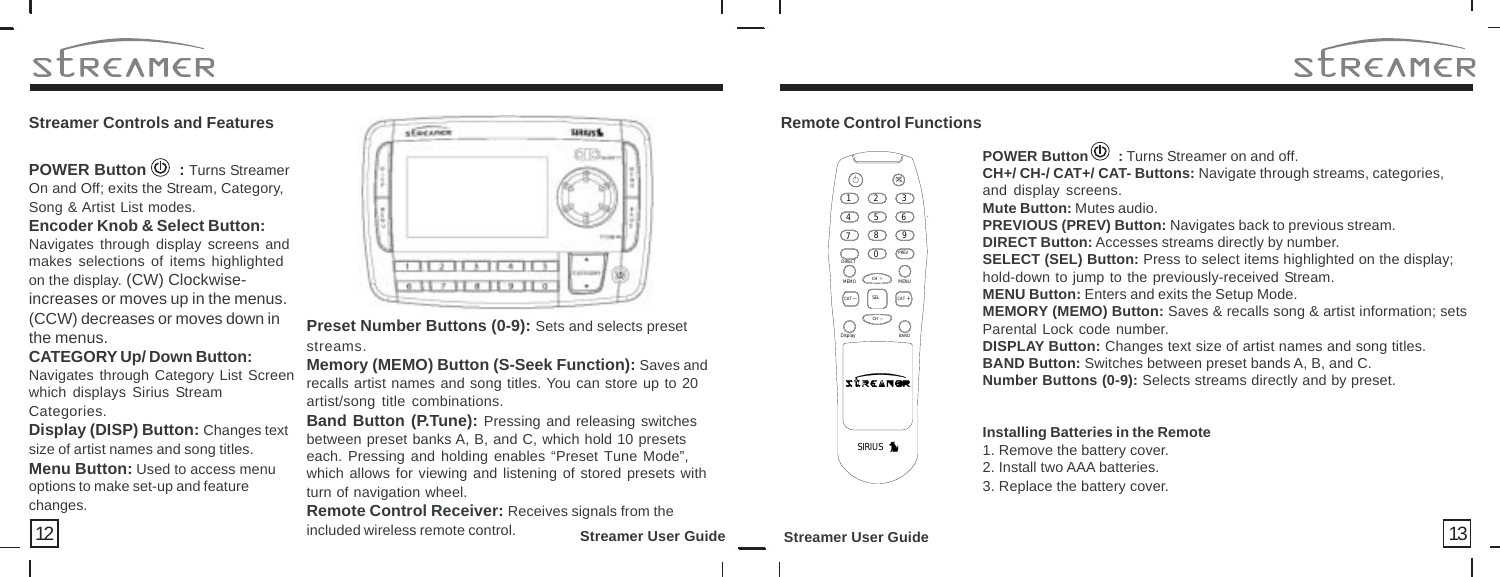

#### **Activating your SIRIUS Subscription**

Before you can listen to Streamer, you must subscribe to SIRIUS Satellite Radio's service. 1. Make sure that Streamer is properly connected and that its antenna is oriented to receive the SIRIUS satellite signal (see *Installation* sections for details).

2. Press the power button to turn Streamer on. After displaying the SIRIUS logo, Streamer will update all Sirius channels. The display will read "UPDATING STREAMS" on the top line and "X% Completed" (0%-20%-40%-60%-80%-100%) on the bottom line shall be displayed by the Streamer until the update completes. **NOTE: Don't push any buttons or perform any operations until updating has been completed.** Once all updated SIRIUS channel streams are received, the display will change to "Call 1-888-539-SIRIUS to Subscribe" and will place you in SIRIUS Satellite Radio's Preview Channel. Channel 184 is the SIRIUS preview channel. You will not be able to tune to any other channels until you activate your SIRIUS subscription.

4. Hit the MENU button to enter the Setup Mode. 5. Turn the Encoder Knob left (counter-clockwise) until "Sirius ID" is highlighted. Push on the Encoder Knob to select "Sirius ID". This will display your unit's unique 12-digit SIRIUS ID Number. This SID number should also be available on the Streamer packaging. Write the number down and have your credit card handy.

### **SIRIUS**

6. Contact SIRIUS on the Internet at: https:// activate.siriusradio.com/ Follow the prompts to activate your subscription.

• You can also call SIRIUS toll-free at 1-888-539- SIRIUS (7474). The operator will instruct you.

#### **Removing Streamer from the Dock**

To remove Streamer from the docking station, press the button on the underside of the unit and gently slide Streamer out of the cradle. Replace it by sliding the unit all the way into the cradle so that the connector at the rear of the unit makes proper contact in the cradle.

**Streamer User Guide Streamer User Guide** 14 and the state of the State of Streamer User Guide Streamer User Guide Streamer User Guide (15

#### **Basic Operation**

After you have successfully activated your SIRIUS subscription, the Normal Operation screen will appear (*bottom, right*): Use the Encoder Knob select streams.

• The selected stream will automatically play the name and artist of the currently-playing song and will scroll across the display. If you want to listen to a different entertainment category, push the CATEGORY button up or down to activate the Category Select screen (*top, right*):

1. Use the CATEGORY button to scroll through music and entertainment categories.

2. When the category (ex. Rock) you want is highlighted, use the Encoder Knob to highlight the stream you want to hear.

3. When the stream you want is highlighted, press the Encoder Knob to listen to the stream. The display will revert to the Normal Operation screen for that stream. *(bottom, right)*

4. If you decide not to select another stream, press and release the POWER button to exit the mode. The display will revert to the Normal Operation screen for the active stream.

|            | Category    |              |
|------------|-------------|--------------|
| 001        | Channel     | Name         |
| <b>002</b> | Channel     | Name         |
| 003        | Channel     | Name         |
| 004        | Channel     | Name         |
| 005        | Channel     | Name         |
| 001        |             | Channel Name |
|            | Artist Name |              |
| Song Title |             |              |
|            |             |              |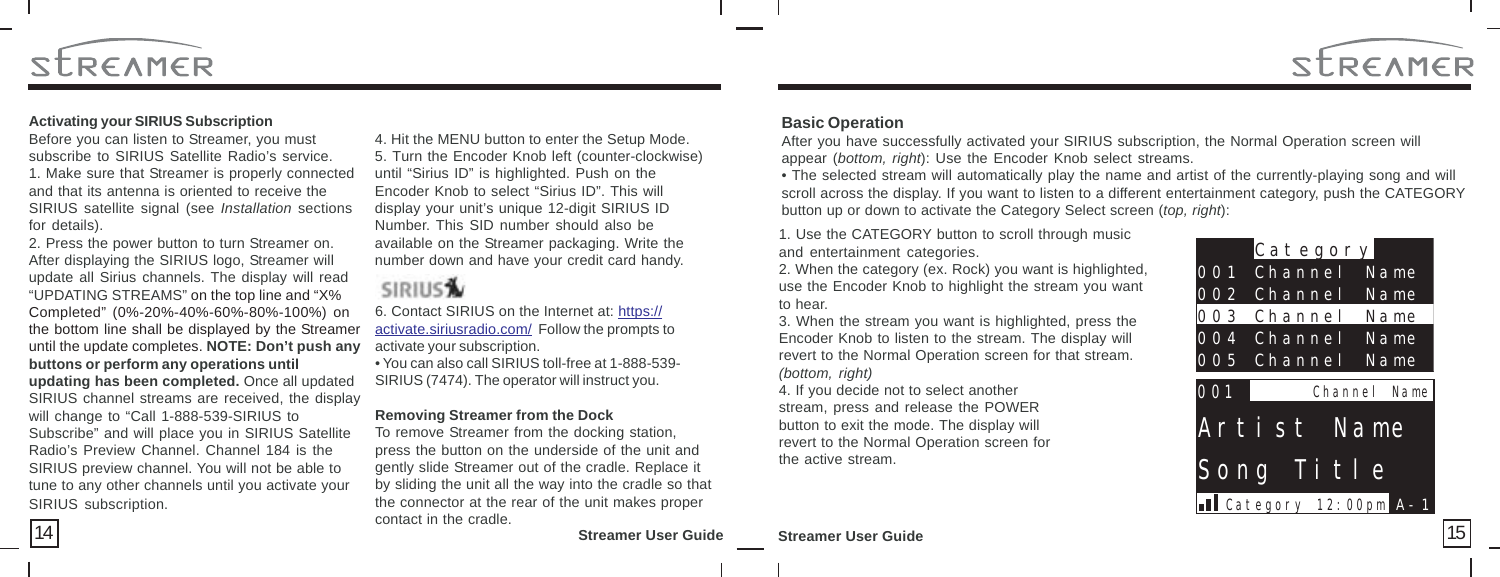

### **Selecting Music**

**STREAMER** 

In addition to the Normal Operation and Category Select screens, STREAMER has three ways to search for and select music: by stream, by artist, and by song.

#### **Selecting Music by Stream (Stream List Mode)**

1. Press and hold the DISPLAY (DISP) button for two seconds while in the Normal Operation mode. The Stream List screen will appear, showing all available streams regardless of category. (*below*):

| 001 Channel Name |  |
|------------------|--|
| 002 Channel Name |  |
| 003 Channel Name |  |
| 004 Channel Name |  |
| 005 Channel Name |  |
| 006 Channel Name |  |

2. Use the up & down arrow buttons to move through the streams. If you stop on a stream it will play.

**Selecting Music by Artist (Artist List Mode)**

1. While the Normal Operation screen is active, press the DISPLAY (DISP) button twice. The Artist List screen will appear, showing all currently-playing artists regardless of category (*below*):

• If composer information is available for a stream, it will be displayed along with the artist information

| 001 Artist Name                    |  |
|------------------------------------|--|
| 002 Artist Name                    |  |
| 003 Artist Name                    |  |
|                                    |  |
|                                    |  |
| 004 Artist Name<br>005 Artist Name |  |

#### **Selecting Music by Song Title (Song Title List Mode)**

1. While the Normal Operation screen is active, press the DISPLAY (DISP) button three times. The Song Title List screen will appear, showing all currently-playing songs regardless of category (*below*):

|  | 001 Song Title |
|--|----------------|
|  | 002 Song Title |
|  | 003 Song Title |
|  | 004 Song Title |
|  | 005 Song Title |
|  | 006 Song Title |

2. Use the Encoder Knob to move through the list of artists.

3. When the artist you want to hear is highlighted, press the Encoder Knob to listen to them.

#### **Direct Tuning**

Streams can also be directly accessed by pressing the Encoder Knob and using the 0-9 number keys to numerically enter the desired stream. Once the desired stream number has been entered, press the Encoder Knob again to play the desired stream.

| Channel Name     |  |
|------------------|--|
| Enter Stream #   |  |
|                  |  |
| Category 12:00pm |  |

#### **Setting Stream Presets**

You can store up to 30 of your favorite streams as presets, for quick access. Presets are stored in 3 banks, A, B, & C, each containing 10 stream presets.

1. Press the BAND button to activate the preset bank you want. The selected bank is shown in the lower left corner of the Default.

2. Select the stream you want to preset (see *Basic Operation* and *Selecting Music*)

16 16 17 3. Hold the number button you want to store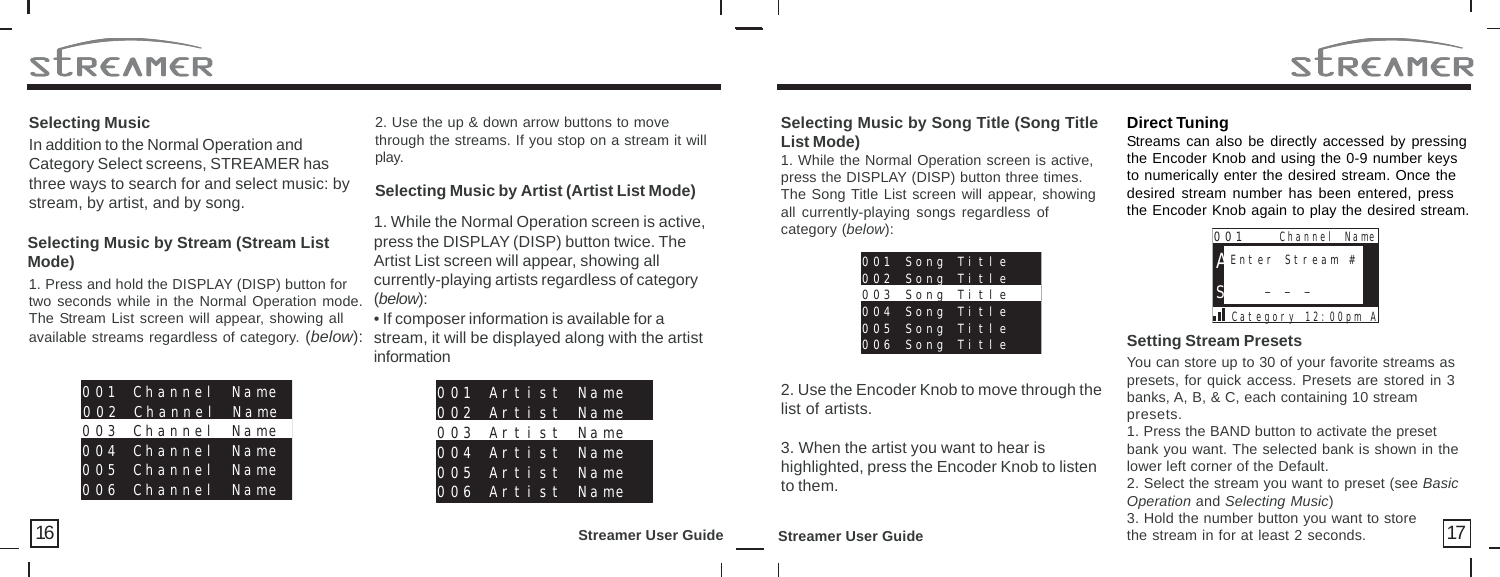

• The selected preset number will flash and then remain lit on the display to show that it has been memorized.

• If the preset button already has a stream stored in it, it will be replaced with the new stream.

#### **Tuning Stream Presets**

The 6 presets in the active bank can be selected by pressing the " $0$ " – " $9$ " buttons. 2. When the desired preset bank is displayed, use the "0" – "9" buttons to tune the desired preset stream.



#### **Searching for a Stream Preset**

To search by list for a preset, press and hold the BAND button to enter Preset Tune Mode (P.TUNE). While the contents of the preset listing is displayed, rotate the Navigation Wheel to navigate through the list. When the desired selection is highlighted, press the Navigation Wheel and the stream will be played.



#### **Preset Tune Mode**

When in the P.Tune Mode, press and hold the DISP button for 2 seconds; this exits normal preset tuning and enters a 6-line menu mode which displays the Preset number (**A-1**), a single space and the 20-character stream name. While in the Preset List menu, pressing the DISP button once will change to Artist List; a second press of the DISP button changes to Song Title List. *(next page, top)*

| A-1 Artist Name        | A-1 Song Title                       |
|------------------------|--------------------------------------|
| A-2 Artist Name        | A-2 Song Title                       |
| A-3 Artist Name        | A-3 Song Title                       |
| A-4 Artist Name        | A-4 Song Title                       |
| A-5 Artist Name        | A-5 Song Title                       |
| A-6 Artist Name        | A-6 Song Title                       |
|                        |                                      |
| 001<br>Channel Name    | 001<br>Channel Name                  |
| Artist Name            | Artist Name                          |
| Song Title             | Song Title                           |
| Category 12: 00pm<br>A | <b>I</b> Category 12:00pm<br>$A - 1$ |

#### **Display Button**

Pressing the DISP button from the Default display toggles between the artist name, song title fields and large character size. In doing so, this will change the character size and cause the field to scroll. This feature is useful when viewing the display at a distance.

**NOTE:** The field will scroll only if the length of the artist or title cannot be viewed in its entirety. Pressing and holding the Display button will enter the stream list mode.

| A-1 Channel     | Name    |
|-----------------|---------|
| $A - 2$ Channel | $N$ ame |
| A-3 Channel     | Name    |
| A-4 Channel     | $N$ ame |
| A-5 Channel     | Name    |
| A-6 Channel     | Name    |

While in the Stream List mode, any subsequent press of the DISP button will display program information by Artist Name or Song Title. Pressing and holding the DISP button will exit the Stream List mode and return to the previously selected tuning/display mode.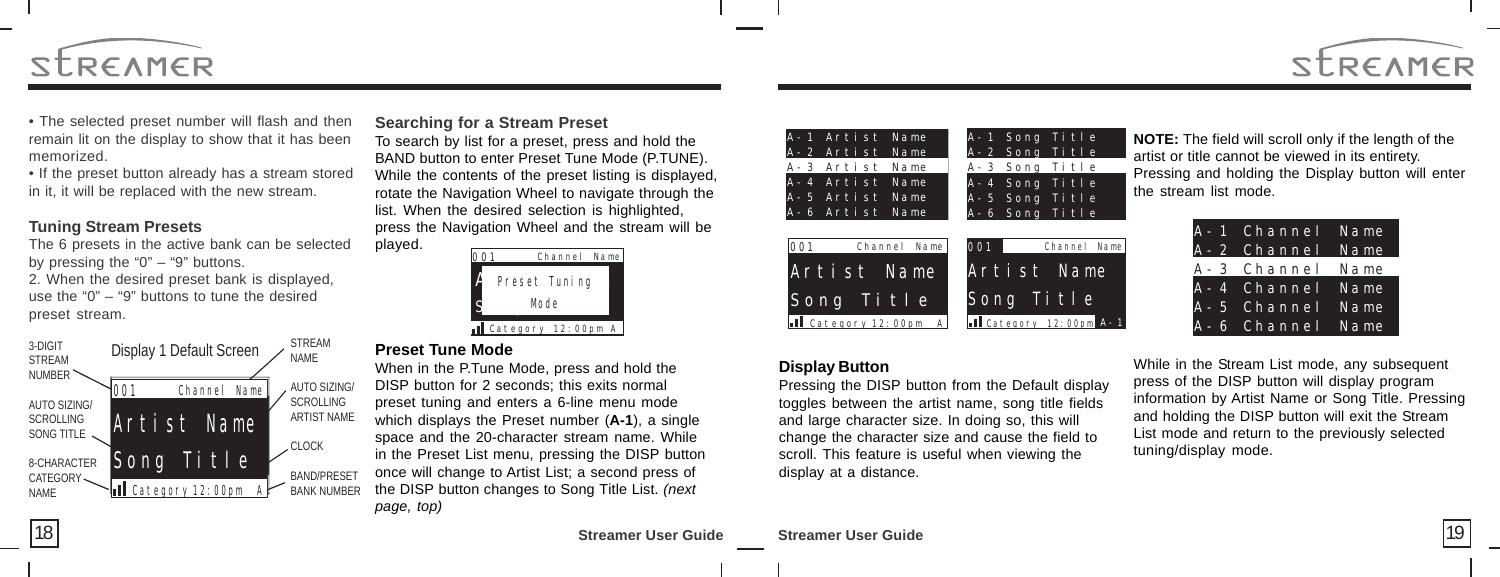

#### **Memory Button (S-Seek Function):**

This feature allows the user to capture and store the current program definition text- PDT (Artist & Song title) with a total of 20 listings(20 Artist/Song Title combinations). The unit also has the capability to search the current incoming Sirius signal and alert the user when a saved song is being played.

1. While the Shuttle is in either of the two standard display modes, momentarily pressing and releasing the MEMO button stores the current program data information within the Shuttle's memory. A Memory Stored pop-up screen, followed by "**X Used / Y Empty**" will each appear for 1 second.



2. By holding down the MEMO button for 3 seconds, the stored memory information (one at a time) is displayed on the LCD screen in page format. Use the Encoder knob to scroll through the 20-page listing and view the information. This function allows you to recall information regarding the Artist/ Song Title for your own personal review.



3. Momentarily pressing the Encoder Knob while in memory recall mode results in a pop-up screen displaying two selectable options:



Turning the Encoder Knob highlights the options and pushing the Encoder Knob selects the option.The **S-Seek** option implies S-Seek On/Off, with the default setting as S-Seek On.

4. Each time the Streamer is turned on, it automatically searches the incoming signal to determine if a match exists between the signal and the currently saved information stored in receiver memory. If one or more matches are found, a pop-up screen momentarily appears for 2 seconds and displays the Phrase **S-Seek Alert**. An audible beep tone will be heard indicating that a match has been found.

The display then reverts to the S-Seek Alert screen which displays the current matches. You can now select the Artist/Song Title that you wish to listen to.

STREAMER



No stored match alert is provided for the currently selected stream. To ensure that no duplicate entries are stored in memory, the receiver will check the stored input data to ensure the information about to be stored is not already in memory.

a. If one or more matches are found, a display list appears, and allows you to scroll through the list of songs using the Encoder Knob. Once a song is found, it can be selected by pressing the Encoder Knob, and the display will revert to either of the selected display modes.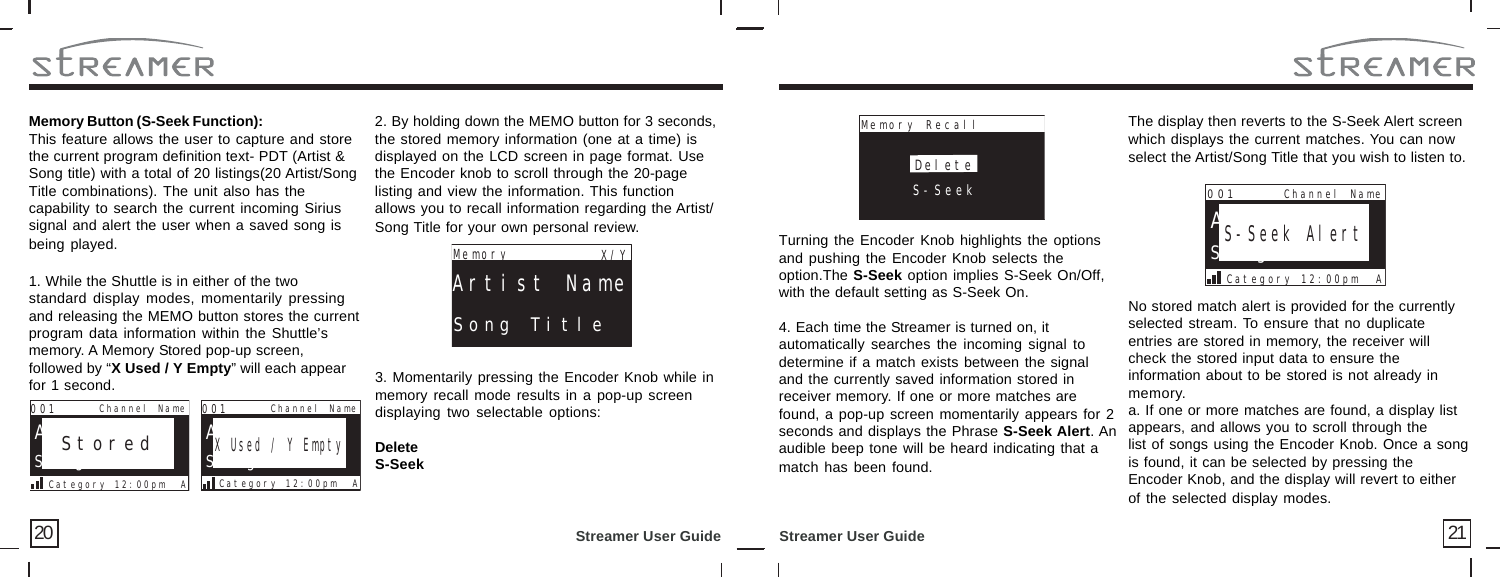

b. If a selection is not chosen within 10 seconds after the last action, the screen will revert to the previously selected display and tuning mode. **NOTE:**1.Play of the current selection will continue until a new selection is made.

5. If the MEMO button is pressed to save a selection currently playing, and all of the memory spaces are full, a prompt screen alerts you to the possibility of accidentally overwriting a memory space with new information.

| Channel Name     |
|------------------|
| Memory Full      |
| Category 12:00pm |

If the MEMO button is pressed to save a currently playing selection, and all of the memory spaces are full, **S-Seek Full** will flash on the display for 1 second, followed by a pop-up screen presenting the **Replace**-**Cancel** options. This prompt allows you to make the following Replace/Cancel choices: (Next Page)

a. By selecting **Replace**, the memory list will appear, and you can use the Encoder Knob to select the information that you would like to overwrite with the new Artist/Song Title. After highlighting the selected title in the list, press the Encoder Knob to delete the stored Artist/ Song Title, and replace it with the updated information.

b. By selecting **Cancel**, the prompt screen would disappear and revert to the original screen.



Category 12:00pm





#### **Menu Display Options**

To enter the Menu Options page, press and hold the MENU Button for 3 seconds. The **Menu Options** list will appear on the LCD display.



Using the Navigation Wheel, highlight the option you wish to adjust and press the Navigation Wheel. The following options are available: **Sirius ID Audio Level Display Settings Antenna Aiming FM Transmitter Options Memory Options Add or Skip Time Based Features Lock Options Factory Default**

If, while in the menu screen function, a button is not pressed within 10 seconds from the previously selected function, the unit exits the menu screen function and reverts to the default screen display.  $\left| \frac{22}{3} \right|$  Streamer User Guide Streamer User Guide Streamer User Guide  $\left| \frac{23}{3} \right|$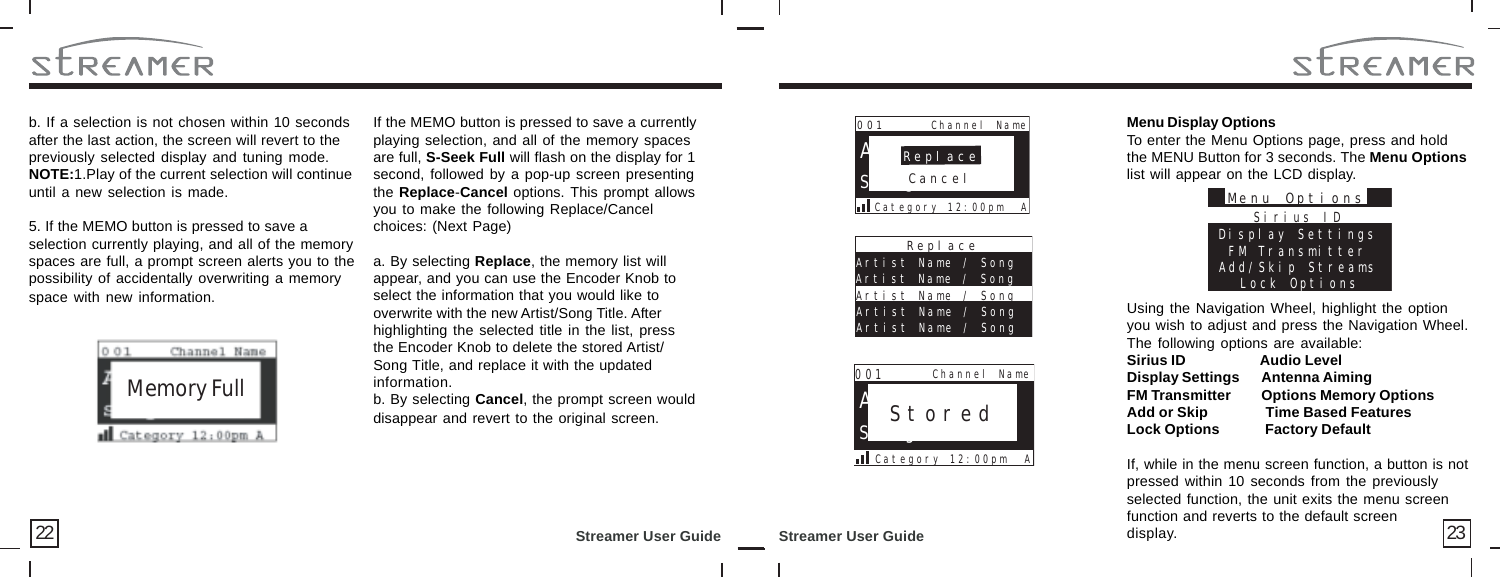

#### **Sirius ID**

Displays your 12 digit Sirius ID number. No adjust ments are allowed in this mode. To exit this option, press the Encoder Knob or Menu Button.



#### **Display Settings**

The following adjustments are possible: **Dimming Control**

#### **Contrast Control**

To enter either of these modes, use the Encoder Knob to highlight the option you wish to adjust and the press the Encoder Knob. Upon entering either of these modes, a 10 segment horizontal bar graph is displayed with a "-" sign to the left and a "+" sign to the right.

The current setting is indicated on the bar graph. Rotating the Encoder Knob adjusts the bar graph indication and function accordingly. To select and exit this function, press the Encoder Knob. (No button activity for 10 seconds will also exit this function.)



#### **FM Transmitter Options**

The following adjustments are possible:

#### **FM On/ Off**

Upon entering this mode, rotating the Encoder Knob toggles between the FM ON or FM OFF function/display selection. To select and exit this function, press the Encoder Knob. (No button activity for 10 seconds will also exit this function.)



#### **Stream Add/ Skip**

Upon entering this mode, a stream list shall be displayed with the current stream in play highlighted. Rotate the Encoder Knob to navigate the list and highlight the stream to be adjusted. Once a stream has been highlighted, pressing the Encoder Knob displays the text "**Skip**" next to the stream, and prevents the stream from being accessible during any of the tuning modes. Skipped streams can only be accessed either through direct stream number entry or by returning to this menu and going through the same process to return the skipped stream to the list. Adding a stream will remove the text "**Skip**" from alongside the stream number/ name.

#### **Lock Options**

Upon entering this mode for the first time, the user is prompted to enter the four digit numerical code that is used to lock/unlock stream access. All future entries into this mode displays a stream list with the current stream in play highlighted. The Encoder Knob Wheel is used to navigate the list and highlight the stream to be adjusted. Once a stream has been highlighted, pressing the Select Button displays the text "**Lock**" next to the stream and prevents the stream from being accessible during any of the tuning modes. Locked streams can be accessed only by direct stream number entry, at which time the user will be prompted to enter the previously stored 4-digit code. Once the correct code has been entered, the audio begins to play. The stream returns to the locked status if the stream is changed or the vehicle/unit is turned off (or by returning to this menu).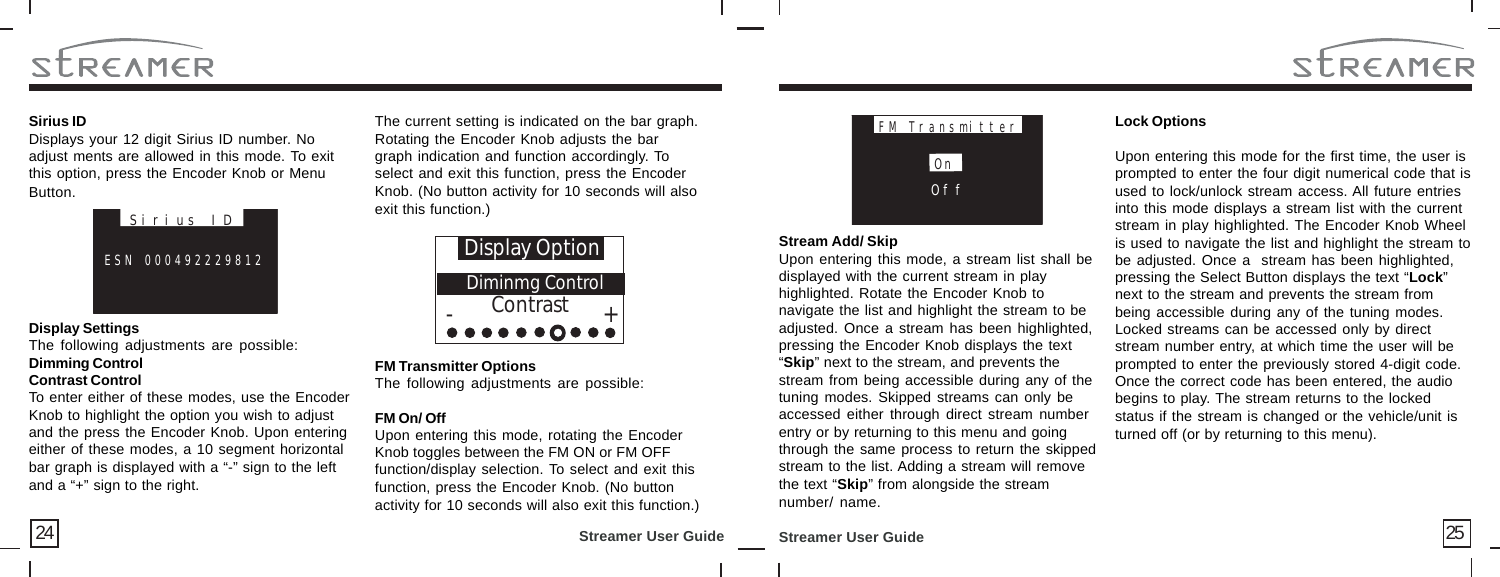

Upon adding a stream, the text "**Lock**" is removed from alongside the stream number/name.



#### **Lock/Unlock Default Code Function**

The first time the Lock/Unlock function is accessed, the user must enter the default lock code. The default lock code is "0000". This code can be maintained or changed. To change the default lock code perform the following procedure: 1. Press and hold the MODE button to access the User Menu.

2. Rotate the Encoder Knob to select the "**Lock Options**".

3. Press the Encoder Knob.

4. Rotate the Encoder Knob to highlight "**Edit Code**".

5. Press the Encoder Knob.

6. Enter the default code "**0000**".

7. The "**New Code**" prompt will appear. Enter your new four digit code using the 0-9 nymber buttons. You will then be prompted to confirm the new code by entering your code again.

8. The lock code is now changed.

#### **Edit Code**

Upon entering this mode, the user is prompted to enter the current four digit numerical code being used to lock/unlock stream access. Once the correct code has been entered, the user is prompted to enter the new 4-digit code twice. The second entry is requested for confirmation.





#### **Audio Level**

Upon entering this mode, a 10 segment horizontal bar graph is displayed with a "-" sign to the left and a "+" sign to the right. The current setting is indicated on the bar graph. Rotating the Encoder Knob will adjust the bar graph audio level indication and audio gain, accordingly. To select and exit this function, press the Encoder Knob. No button activity for 10 seconds will also exit this function.

#### **Antenna Aiming**

Upon entering this mode, a 10 segment horizontal bar graph is displayed with a "-" sign to the left and a "+" sign to the right. The current setting is indicated on the bar graph. Moving the antenna location adjusts the bar graph signal strength indication, thus ensuring optimum reception.To exit this function,press the Select Button. Antenna Aiming

STREAMER

#### **Memory Options**

In this mode, the user can turn the Memory Search Function (S-Seek) ON or OFF. In addition, all 10 Memory Locations can be cleared. On the display, the top line displays the text **Memory Options**.

**Streamer User Guide Streamer User Guide** 26 26 27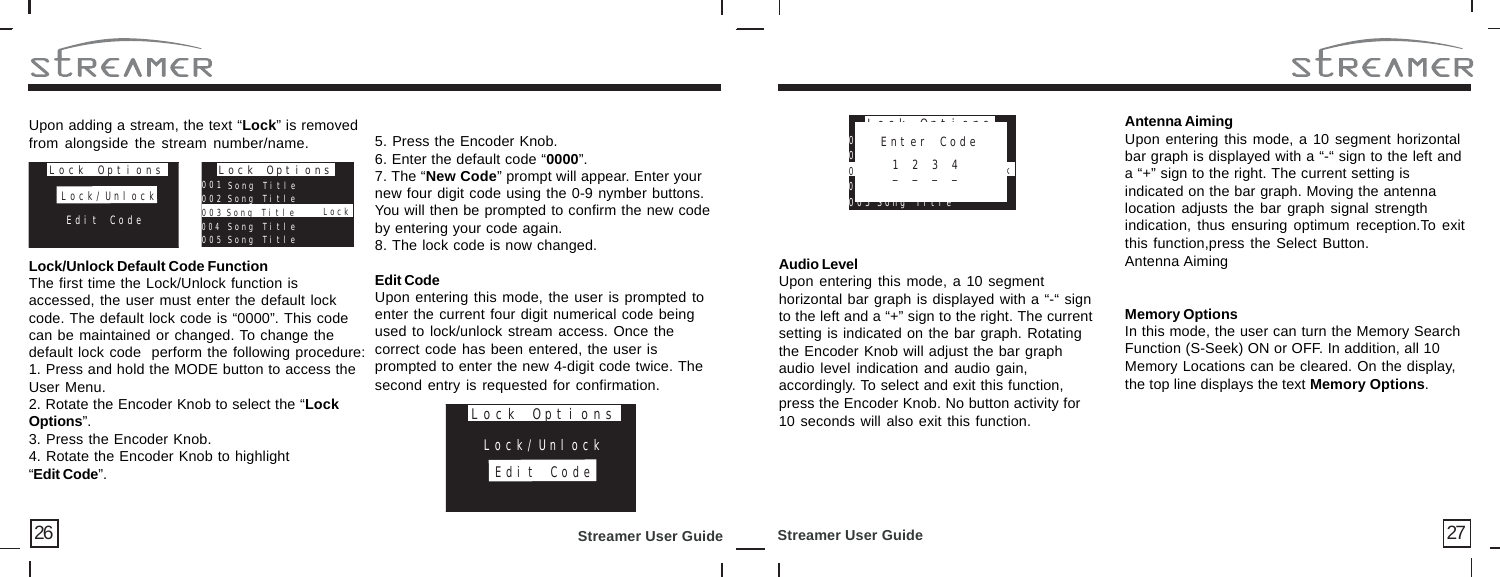



The following adjustment options are possible:

1. **Automatic Memory Search function** - **On or Off**. Use the Encoder Knob to select between the 2 options by highlighting the desired selection. Then press the Encoder Knob to enter the option.

2. **Clear all Memory Locations**. Momentarily press the Encoder Knob; a prompt display screen appears confirming - **Are You Sure?** Select "Yes" or "No" and press the Encoder Knob.

#### **Time Based Features**

The following adjustments are possible: **Clock Alarm Clock Program Alert Auto Shutdown Sleep Mode**

Upon entering this mode, rotate the Encoder Knob to highlight the desired function and press the Encoder Knob.

**NOTE:** No button activity for 10 seconds will also exit the desired (highlighted) function.

#### **Clock**

When entering this menu option, you can set up the clock shown on the default display, based on the format desired, and the time zone in which you reside.The clock data is provided via the Sirius Satellite stream, and will update based on the received signal.

#### **Format:**

The clock format option provides: **12 Hour** (Default)

#### **24 Hour**

Use the Encoder Knob to highlight the desired format and press the Encoder Knob.

#### **Time Zone:**

The Time Zone option provides:

**(GMT-9:00) Alaska (GMT-8:00) Pacific (GMT-7:00) Mountain (GMT-6:00) Central (GMT-5:00) Eastern (GMT-4:00) Atlantic (GMT-3:30) Newfoundland (Abbreviated as (GMT-3:30 Newfndlnd)**

Use the Encoder Knob highlight the desired time zone and press the Encoder Knob.

#### **Daylight Savings Time (DST) Observance:**

Activate this function if your area is subject to DST; Turn the Navigation Wheel to toggle between **DST Observed** (default) or **DST Not Observed**.

#### **Alarm Clock:**

When this menu option is highlighted and selected, you will be able to set the unit to turn on at a specific time. The last selected stream prior to shutdown will be present when the Alarm feature is activated. Alarm appears on the first line of the display followed by the alarm options:

#### **Set Alarm (Default-Off)**

Use the Encoder Knob to toggle between **Alarm On** or **Alarm Off** and press the Encoder Knob for desired alarm status.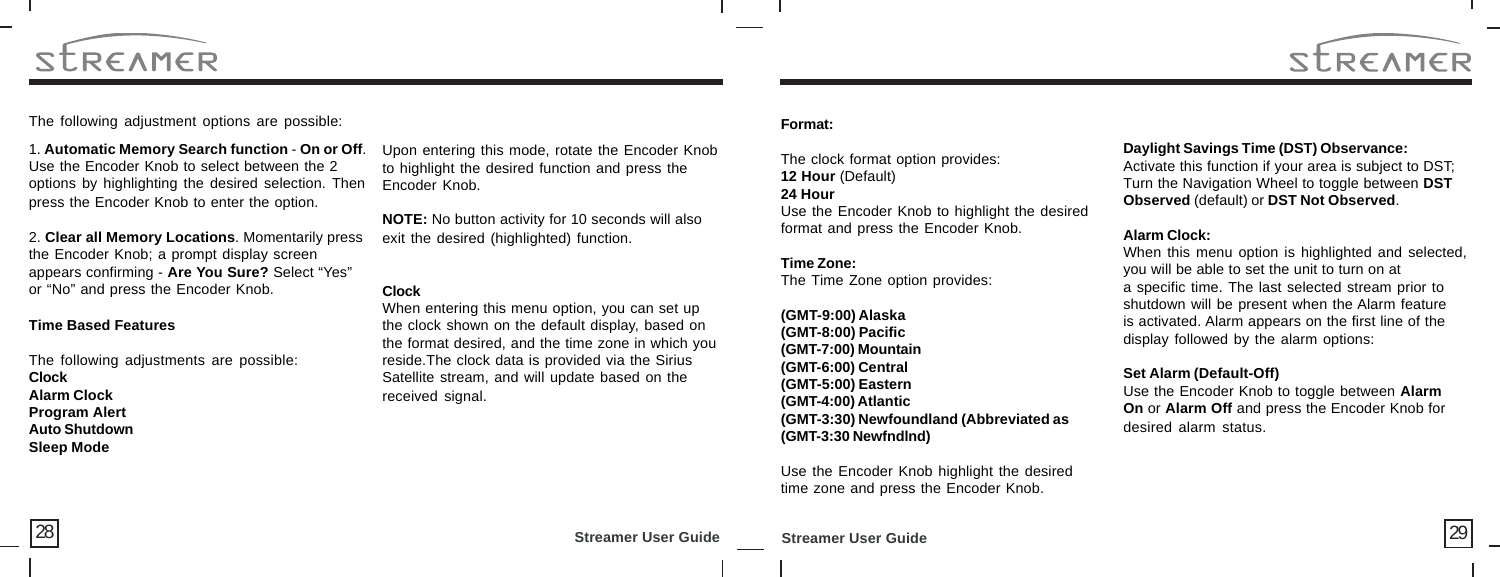



#### **Time (Default-12:00pm)**

Use the Encoder Knob to increase (Clockwise) or decrease (Counter Clockwise) the alarm set time in a circular motion on one line in the middle of the display from the default value (12:00pm). AM or PM will switch automatically when the AM or PM threshold has been exceeded. When the desired time is displayed, press the Encoder Knob.

#### **Program Alert:**

When this menu option is highlighted and selected, you will be able to program the unit to switch to a selected stream at a specific time. On the display, **Set Stream Alert** will occupy the top text line.

The following adjustments are accessible:

**Time/Day** (Default-12:00pm, Monday) **Stream** (Default-Currently Playing Stream) **Program Alert On/Off** (Default-Off)

#### **Time/Day:**

Rotating the Encoder Knob toggles between **Time** and **Day**. If **Time** is selected, use the Navigation Wheel increase (CW) or decrease (CCW) the set time in a circular motion on one line in the middle of the display from the default value (12:00pm).

**AM** or **PM** will switch automatically when the AM or PM threshold has been exceeded. When the desired time is displayed, press the Navigation Wheel.

If **Day** is selected, the screen displays a default day of **Monday**, with selectable choices of **Monday**, **Tuesday**, **Wednesday**, **Thursday**, **Friday**, **Saturday** or **Sunday**. Use the Encoder Knob to increase (CW) or decrease (CCW) the desired day in a circular motion on one line in the middle of the display from the default value (Monday).

#### **Stream:**

Rotate the Encoder Knob to scroll through a listing of all the Sirius streams in a circular motion. The listing should encompass all 6 available lines. When the desired stream is highlighted, press the Encoder Knob.

#### **Program Alert On/Off:**

Rotate the Navigation Wheel to toggle between **Program Alert On** or **Program Alert Off**. When the desired alert status is highlighted, press the Navigation Wheel.

#### **Auto Shutdown:**

In this mode, you have the option of programming the unit to automatically shut off after a 1-hour period without any user intervention. After 59 minutes of inactivity, a beep tone sounds, and a display prompt appears on the screen, stating

#### **Cancel Auto Shutdown**.

Press the Navigation Wheel to terminate the fuction temporarily.

The following options are available in this mode: **Enabled Disabled** (Default)

Rotate the Encoder Knob to toggle between **Enabled** and **Disabled.** When the desired shut down status is highlighted, press the Encoder Knob.

#### **Sleep Mode:**

In this mode, you have the capability of programming the unit to shutdown after a selected period of time. The screen displays Sleep Mode on the top line, with optional time settings as follows:

**Off 15 min 30 min 45 min 60 min**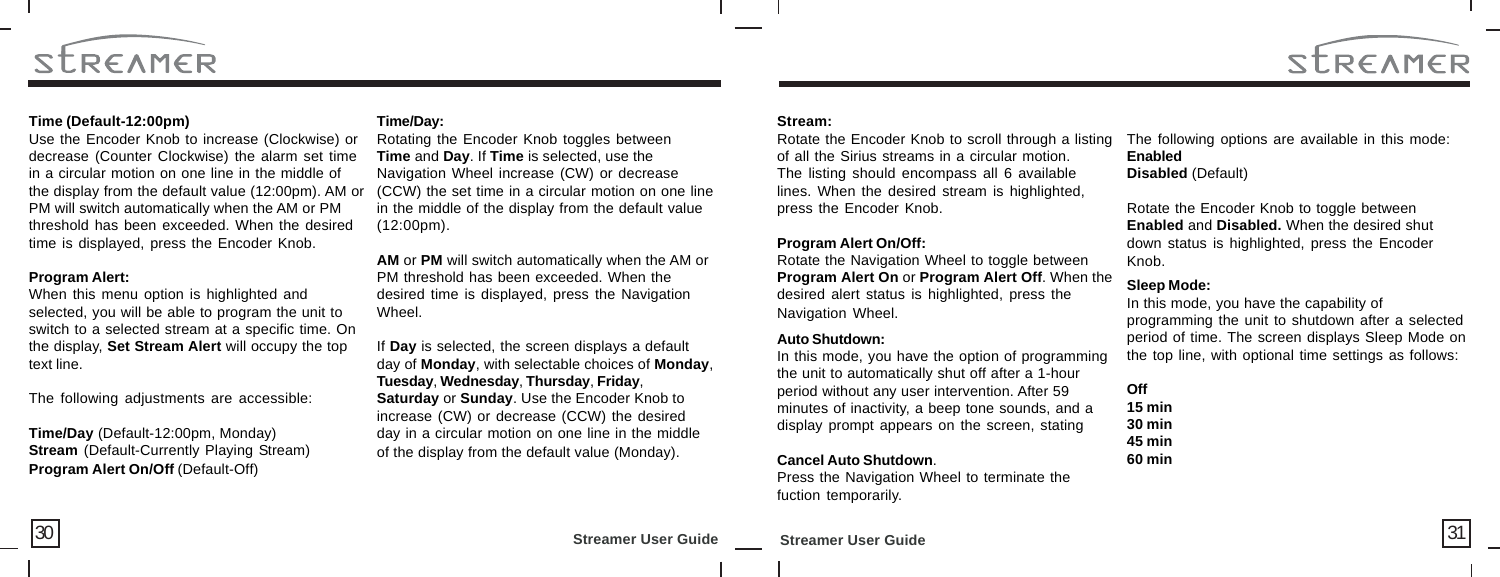



Rotate the Encoder Knob Wheel to toggle through the desired sleep times**.** When the desired time is highlighted, press the Encoder Knob. The unit will now turn off after the selected time has expired.

#### **Factory Default**

The Factory Default screen displays the text **Restore Default Settings** with the following adjustments: **Yes/No**

Upon entering this mode, rotating the Encoder Knob toggles between the "Yes" or "No" function/ display selection. If "Yes" is chosen, the unit reverts to the original factory settings for the following parameters:

- All Presets revert to empty
- Auto Dimming On
- Display Contrast to 50%
- Display Mode to Auto

• FM Modulator to On

- Audio Output Level to 50%
- Access to all skipped Shuttles (Locked streams remain locked)
- Memory Search On
- Memory Locations are erased
- 12 Hour Clock Format
- Eastern Time Zone
- Daylight Savings Time Observed



| <b>Troubleshooting</b>             |                                                                            |                                                                                         |  |
|------------------------------------|----------------------------------------------------------------------------|-----------------------------------------------------------------------------------------|--|
| <b>FAULT</b>                       | PROBABLE<br>CAUSE                                                          | <b>REMEDY</b>                                                                           |  |
| Streamer does<br>not turn on       | Blown fuse, power cable not<br>properly connected                          | Check fuse check power<br>cable                                                         |  |
| Check antenna<br>display message   | Satellite antenna not<br>connected                                         | Check satellite<br>connection to shuttle                                                |  |
|                                    | Antenna or cable is faulty                                                 | Contact system installer<br>or vendor                                                   |  |
| Audio static or loss<br>of clarity | FM modulator frequency<br>contains static                                  | switch to another FM<br>frequence                                                       |  |
|                                    | Vehicle antenna not<br>connected to radio                                  | Check vehicle antenna<br>cable                                                          |  |
| No signal on<br>shuttle dislplay   | Check for obstacles over or<br>around antenna                              | Change location to<br>eliminate nearby<br>obstacles (bridge, etc.)                      |  |
| No sound                           | 1. Audio Cables not<br>connected<br>2. Incorrect FM modulator<br>frequency | 1. Check cables at<br>Shuttle and radio<br>2. Select another FM<br>modulator frequency. |  |

#### **Specifications**

Audio Output 650mV RMS Maximum (100-250 ohms)

Fuse 3A Slow Blow

Power Supply 10-16V, Negative Ground, DC

Dimensions 138mm W x 92mm H x 48mm D (5 3/8" W x 3 5/8" H x 1 7/8" D)